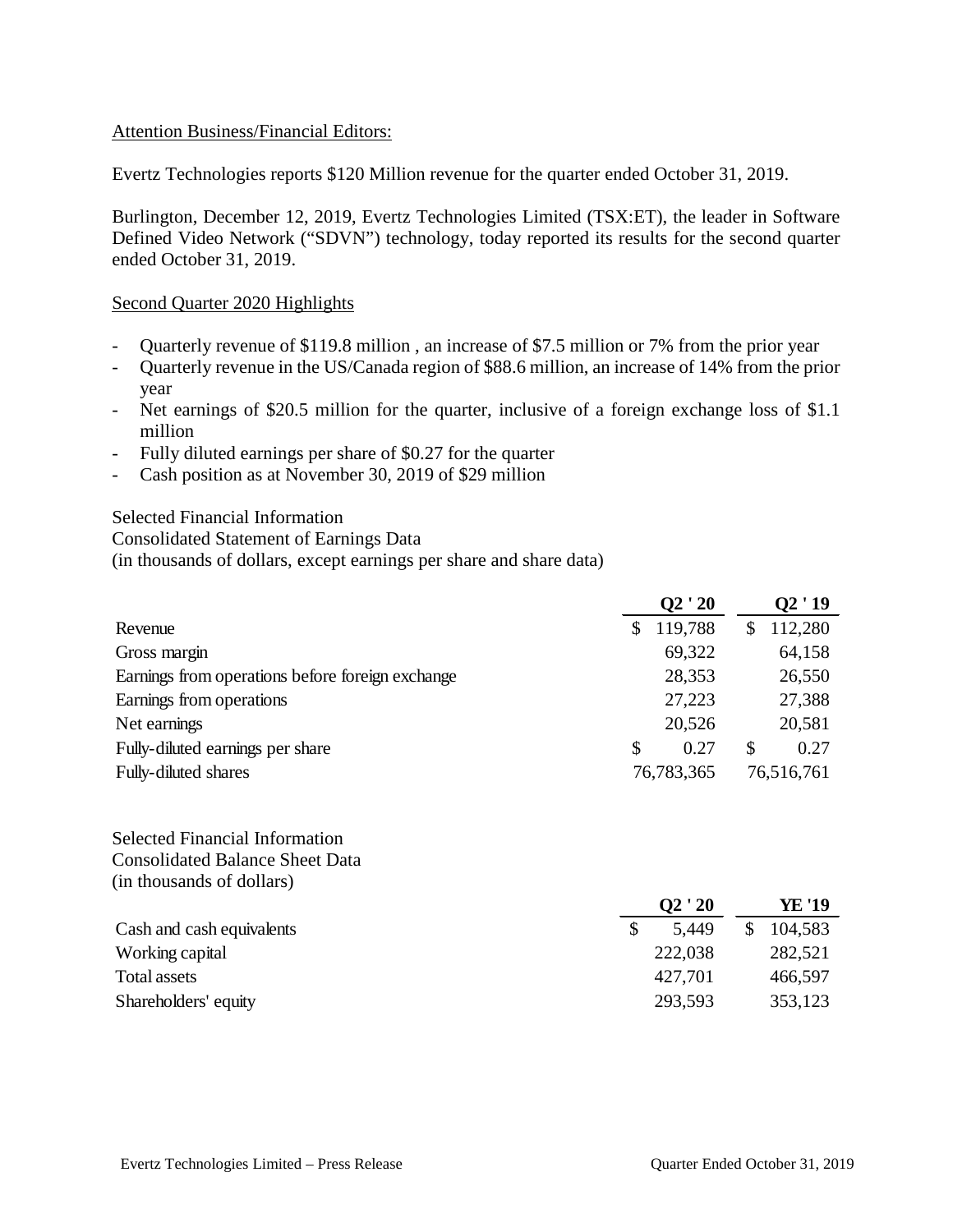## Revenue

For the quarter ended October 31, 2019, revenues were \$119.8 million, an increase of \$7.5 million compared to revenues of \$112.3 million for the quarter ended October 31, 2018. For the quarter, revenues in the United States/Canada region were \$88.6 million, an increase of \$11.1 million compared to \$77.5 million in the same quarter last year. The International region had revenues of \$31.2 million compared to \$34.8 million in the same quarter last year.

## Gross Margin

For the quarter ended October 31, 2019, gross margin was \$69.3 million as compared to \$64.2 million in the same quarter last year. Gross margin percentage was approximately 57.9% as compared to 57.1% in the quarter ended October 31, 2018.

## Earnings

For the quarter ended October 31, 2019, net earnings were \$20.5 million as compared to \$20.6 million in the corresponding period last year.

For the quarter ended October 31, 2019, earnings per share on a fully-diluted basis were \$0.27 as compared to \$0.27 in the corresponding period last year.

## Operating Expenses

For the quarter ended October 31, 2019, selling and administrative expenses were \$18.0 million as compared to \$16.4 million for the quarter ended October 31, 2018.

For the quarter ended October 31, 2019, gross research and development expenses were \$22.9 million as compared to \$21.1 million for the quarter ended October 31, 2018.

#### Liquidity and Capital Resources

The Company's working capital as at October 31, 2019 was \$222.0 million as compared to \$282.5 million on April 30, 2019.

Cash and cash equivalents were \$5.4 million as at October 31, 2019 as compared to \$104.6 million on April 30, 2019.

Cash used in operations was \$12.9 million for the quarter ended October 31, 2019 as compared to \$7.6 million for the quarter ended October 31, 2018. Before taking into account taxes and the changes in non-cash working capital and current taxes, the Company generated \$23.9 million from operations for the quarter ended October 31, 2019 compared to \$22.7 million for the same period last year.

For the quarter, the Company generated \$1.8 million from investing activities.

For the quarter ended, the Company used cash in financing activities of \$81.9 million which was principally a result of the payment of dividends of \$83.4 million.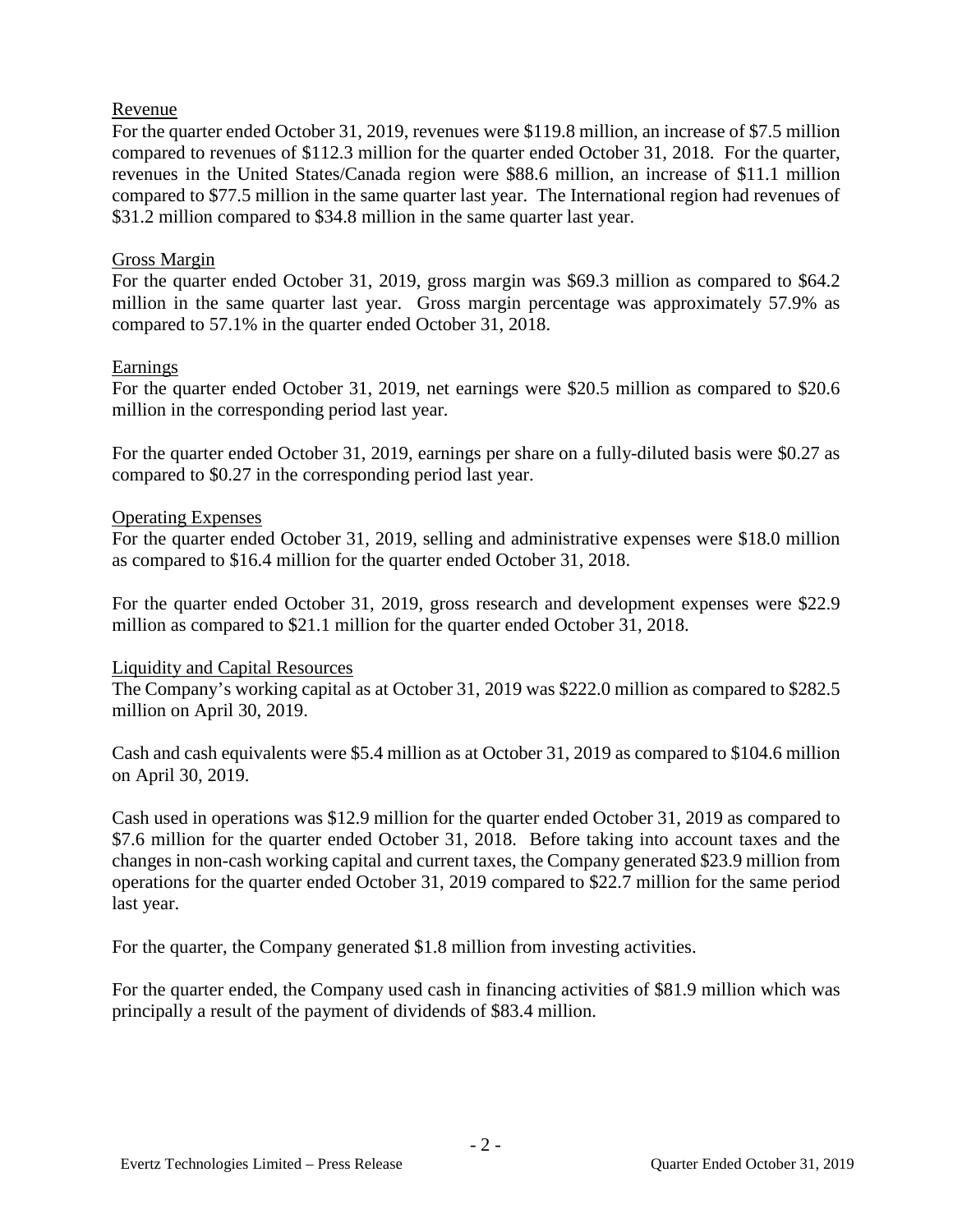# Shipments and Backlog

At the end of November 2019, purchase order backlog was in excess of \$97 million and shipments during the month of November 2019 were \$39 million.

## Dividend Declared

Evertz Board of Directors declared a regular quarterly dividend on December 12, 2019 of \$0.18 per share.

The dividend is payable to shareholders of record on December 20, 2019 and will be paid on or about December 27, 2019.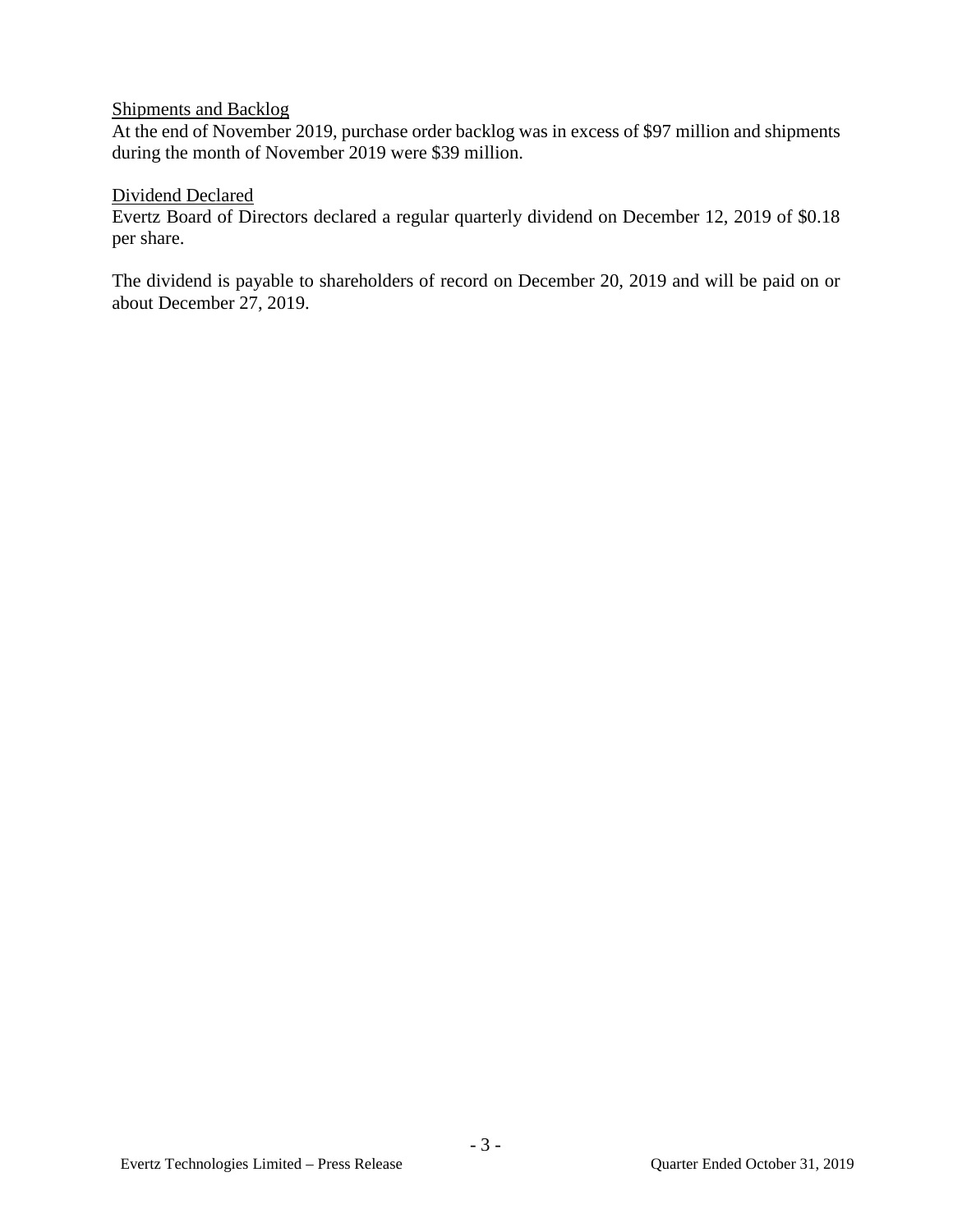# **Selected Consolidated Financial Information**

|                                                       | Three month period ended<br>October 31, |         |              | Six month period ended<br>October 31, |    |         |               |         |
|-------------------------------------------------------|-----------------------------------------|---------|--------------|---------------------------------------|----|---------|---------------|---------|
|                                                       |                                         |         |              |                                       |    |         |               |         |
|                                                       |                                         | 2019    |              | 2018                                  |    | 2019    |               | 2018    |
| Revenue                                               | $\mathbf{\hat{S}}$                      | 119,788 | $\mathbb{S}$ | 112,280                               | \$ | 223,199 | $\mathcal{S}$ | 215,369 |
| Cost of goods sold                                    |                                         | 50,466  |              | 48,122                                |    | 94,725  |               | 92,433  |
| Gross margin                                          |                                         | 69,322  |              | 64,158                                |    | 128,474 |               | 122,936 |
| Expenses                                              |                                         |         |              |                                       |    |         |               |         |
| Selling and administrative                            |                                         | 18,004  |              | 16,389                                |    | 34,334  |               | 32,294  |
| General                                               |                                         | 864     |              | 763                                   |    | 1,758   |               | 1,501   |
| Research and development                              |                                         | 22,938  |              | 21,083                                |    | 45,632  |               | 42,403  |
| Investment tax credits                                |                                         | (1,978) |              | (1,933)                               |    | (3,981) |               | (3,936) |
| Share based compensation                              |                                         | 1,141   |              | 1,306                                 |    | 2,872   |               | 1,907   |
| Foreign exchange loss (gain)                          |                                         | 1,130   |              | (838)                                 |    | 2,907   |               | (1,910) |
|                                                       |                                         | 42,099  |              | 36,770                                |    | 83,522  |               | 72,259  |
| Earnings before undernoted                            |                                         | 27,223  |              | 27,388                                |    | 44,952  |               | 50,677  |
| Finance income                                        |                                         | 361     |              | 310                                   |    | 812     |               | 669     |
| Finance costs                                         |                                         | (78)    |              | (83)                                  |    | (541)   |               | (509)   |
| Other income and expenses                             |                                         | (223)   |              | 5                                     |    | (182)   |               | 140     |
| Earnings before income taxes                          |                                         | 27,283  |              | 27,620                                |    | 45,041  |               | 50,977  |
| Provision for (recovery of) income taxes              |                                         |         |              |                                       |    |         |               |         |
| Current                                               |                                         | 7,707   |              | 7,876                                 |    | 11,274  |               | 13,494  |
| Deferred                                              |                                         | (950)   |              | (837)                                 |    | 34      |               | (459)   |
|                                                       |                                         | 6,757   |              | 7,039                                 |    | 11,308  |               | 13,035  |
| Net earnings for the period                           | \$                                      | 20,526  | \$           | 20,581                                | \$ | 33,733  | \$            | 37,942  |
| Net earnings attributable to non-controlling interest |                                         | 154     |              | 235                                   |    | 284     |               | 323     |
| Net earnings attributable to shareholders             |                                         | 20,372  |              | 20,346                                |    | 33,449  |               | 37,619  |
| Net earnings for the period                           | \$                                      | 20,526  | \$           | 20,581                                | \$ | 33,733  | \$            | 37,942  |
| Earnings per share                                    |                                         |         |              |                                       |    |         |               |         |
| Basic                                                 | \$                                      | 0.27    | \$           | 0.27                                  | \$ | 0.44    | \$            | 0.49    |
| Diluted                                               | \$                                      | 0.27    | \$           | 0.27                                  | \$ | 0.44    | \$            | 0.49    |

(in thousands of dollars, except earnings per share and percentages)

| <b>Consolidated Balance Sheet Data</b>         | As at            |            | As at          |  |
|------------------------------------------------|------------------|------------|----------------|--|
|                                                | October 31, 2019 |            | April 30, 2019 |  |
| Cash and marketable securities                 | \$<br>5.449      | \$         | 108,606        |  |
| Inventory                                      | \$<br>172,969    | \$         | 171,271        |  |
| Working capital                                | \$<br>222,038    | \$         | 282,521        |  |
| Total assets                                   | \$<br>427,701    | \$         | 466,597        |  |
| Shareholders' equity                           | \$<br>293,593    | \$         | 353,123        |  |
| Number of common shares outstanding:           |                  |            |                |  |
| <b>Basic</b>                                   | 76,801,646       |            | 76, 545, 246   |  |
| Fully-diluted                                  | 77,894,646       | 77,958,746 |                |  |
| Weighted average number of shares outstanding: |                  |            |                |  |
| <b>Basic</b>                                   | 76,642,814       |            | 76,510,417     |  |
| Fully-diluted                                  | 76,721,893       |            | 76,529,799     |  |